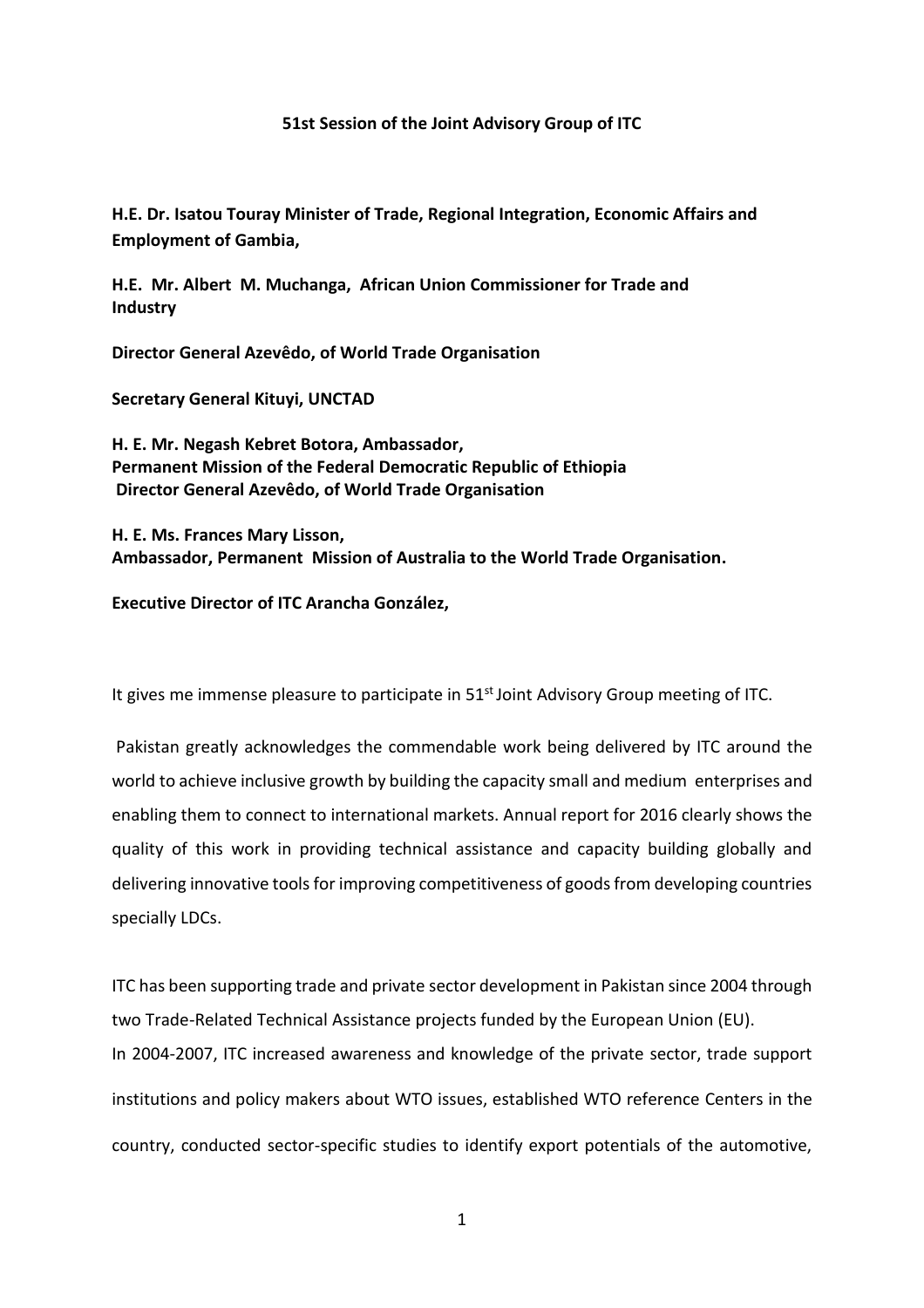footwear, furniture, pharmaceutical and sports goods sectors, and provided advisory support for strengthening Pakistan's capacity in the Non-Agricultural Market Access (NAMA) negotiations.

Since 2011, ITC has been strengthening the institutional capacity of the Pakistan Institute for Trade and Development (PITAD) through mentorship and training of trainers, the production of a training curriculum and certificate on International Trade Law and Commercial Diplomacy. ITC has also provided advisory support to the Competition Commission of Pakistan (CCP) and produced evidence-based research papers which have informed Pakistan's policy reform for export enhancement in key sectors inducing leather, textile and garments, pharmaceutical and surgical instruments industry, horticulture, dairy products and livestock. Research also focused on the trade benefits from EU/GSP+.

Pakistan appreciates and values the assistance provided by the ITC in deepening the dialogue and discussions on Trade Facilitation Agreement in Pakistan. ITC provided assistance to build capacity of all stakeholders in engaging with TFA related processes nationally and at multilateral level. This includes support for facilitation our national ratification of the protocol of amendments and notifications to the WTO and the evaluation of financial and technical assistance required for Category C provisions.

Pakistan also benefitted from ITC technical assistance for improving national consultation process, including the involvement of private sector, in policy formulation and capacitybuilding to promote the efficient implementation of the TFA. We look forward to further assistance from ITC to strengthen the capacity of trade support institutions to undertake trade facilitation efforts.

2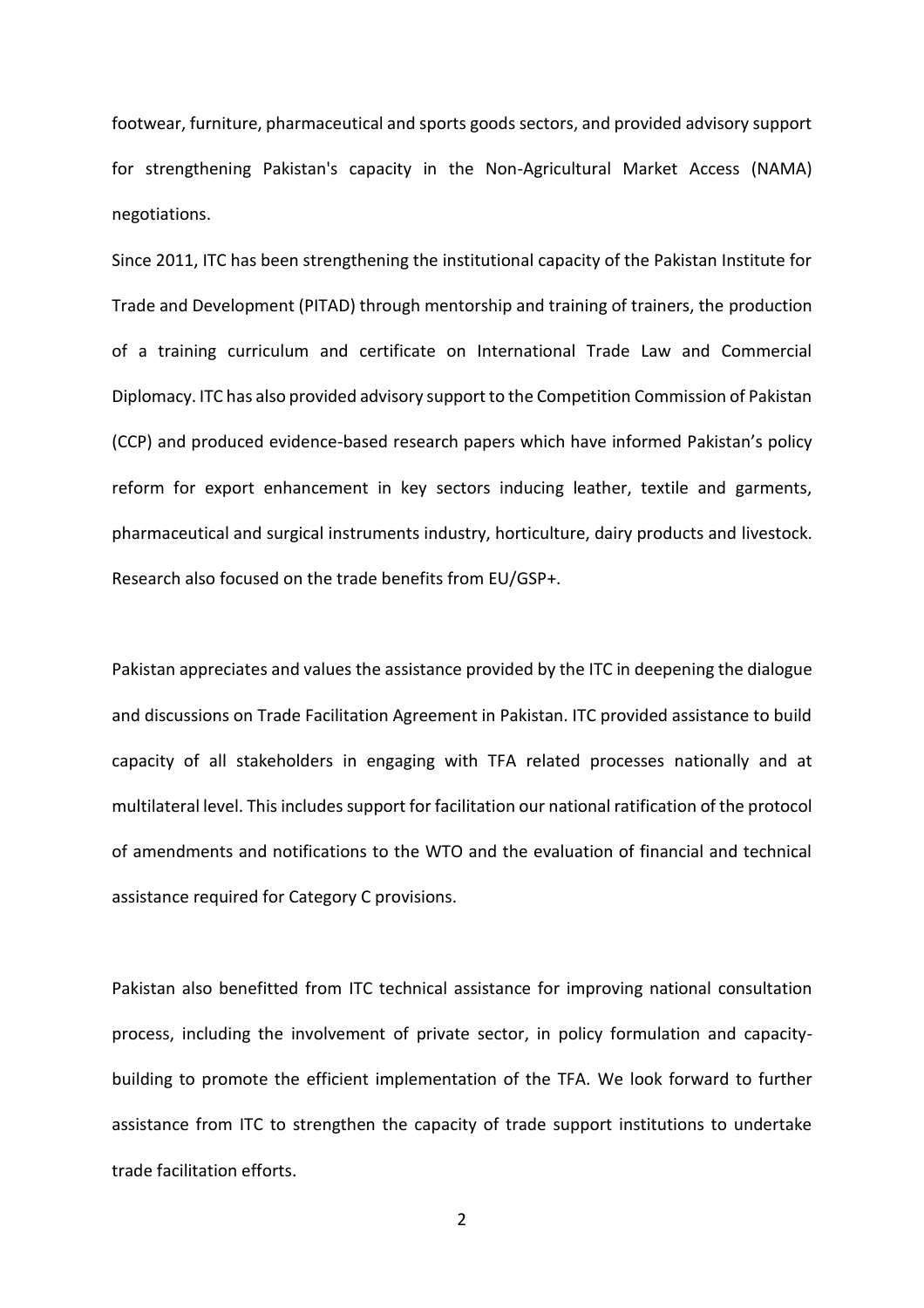Earlier this year, Executive Director Arancha González undertook a visit to Pakistan. She met Prime Minister of Pakistan, and visited provincial headquarters of Punjab and Sindh. She also had meetings with business community and chambers of commerce. During her visit, ITC **Shetrade** initiative was launched which will go a long way in helping women entrepreneurs of Pakistan to enter the global markets. ITC is also working on an initiative with the Government of Punjab with the objective to help Pakistani enterprises overcome relevant barriers through the provision of appropriate "e Solutions". Another important work being done by ITC is providing advisory support for a benchmarking exercise that will result in a benchmark and a roadmap for reforms in TDO (Trade Development Organization) of Pakistan. All these efforts of ITC will go a long way in enhancing our trade competitiveness.

We would also like to take this opportunity and acknowledge the work done by ITC in preparation of a project proposal for EU funded GRASP (Growth for Rural Advancement and Sustainable Progress) project which is a six year program that contributes to the reduction of poverty through development of rural SMEs thereby creating gender inclusive employment and income opportunities in the rural areas of Sindh and Balochistan provinces in Pakistan through targeted support to both the public and private sector.

Until recently, smaller businesses have mostly participated in global trade by plugging into a large multinational corporation's supply chain. It is now clear that technology and the Internet are creating a parallel model for emerging global trade. A business of any size can reach consumers around the world through an Internet connection, intermediary services and logistical providers. This new model has powerful economic and social consequences for individuals, families and communities. ITC has also recognized this rise of small business trade

3